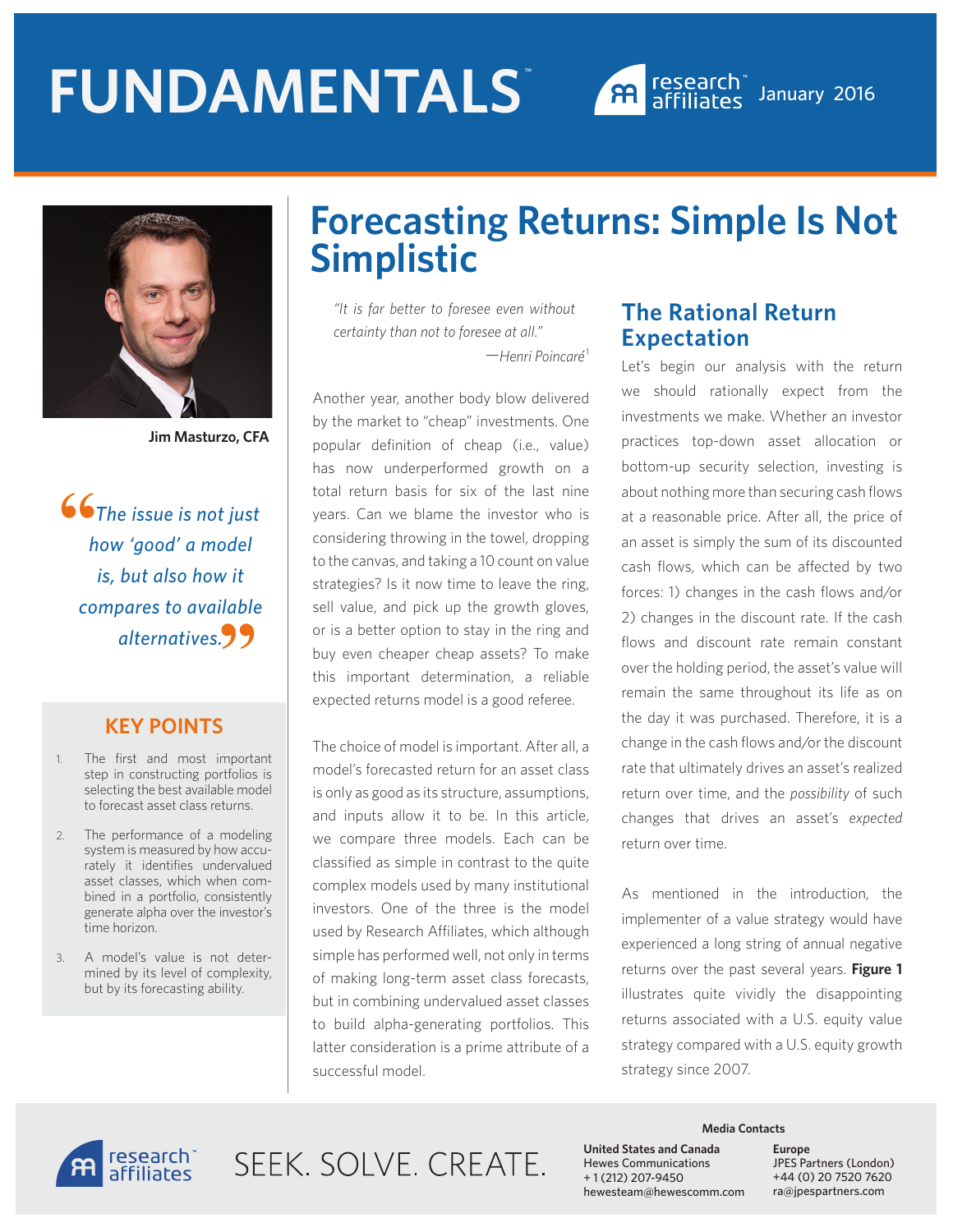

Figure 1. Annual Return of Russell 1000 Value minus Annual Return of Russell 1000 Growth

Although this period of underperformance may be disheartening for many value investors, the precepts of finding, and then investing in, undervalued assets will, tautologically,<sup>2</sup> be rewarded with outperformance in the long run. The question then becomes, does "cheap" mean undervalued?

To aid in answering this question, a variety of expected return models are available in the marketplace, including the model on the Research Affiliates website.<sup>3</sup> From the first day we published our long-term expected returns on the site, we have received questions from clients and peers on the efficacy of our model. The question usually posed is: "What's the  $R<sup>2</sup>$  of your expected return model for [insert favorite asset class here]?"4 Granted, it seems like a pretty obvious question, but we would argue it

is actually not all that relevant. A better question, and the one we address here, is how our model compares with other commonly used models. Because investors need some method or modeling system to estimate forward returns, the issue is not just a matter of how "good" a single model is, but also how it compares to available alternatives; simply improving on the alternatives can be quite beneficial.

#### **A Comparison of Expected Return Models**

The first model is a simple rearview mirror investment approach in which we assume returns for the next 10 years will equal the realized returns of the previous 10 years. Although this is a very simple model, it also happens to be the way that many investors behave. The second model assumes that in the long run all assets should have the same Sharpe ratio, and calculates expected returns based on the realized volatility of each asset. The third model is the Research Affiliates model, as described in the methodology documents on our website. For the comparison, we'll use expected and realized returns for a set of 16 core asset classes, over the period 1971–2005. Asset returns are included in the analysis as they historically became available.5 All returns are real returns.

January 2016

research<br>affiliates

 $\mathbf{A}$ 

*Model One*. **Figure 2** is created using the first model. It compares the 10-year forecast, which is based on the past, to the subsequent 10-year return. On the *x* axis, 10-year expected returns for each asset class are grouped into nine buckets. Each blue bar represents a 2% band of expected return in a range from −4% to 14%. The height of the blue

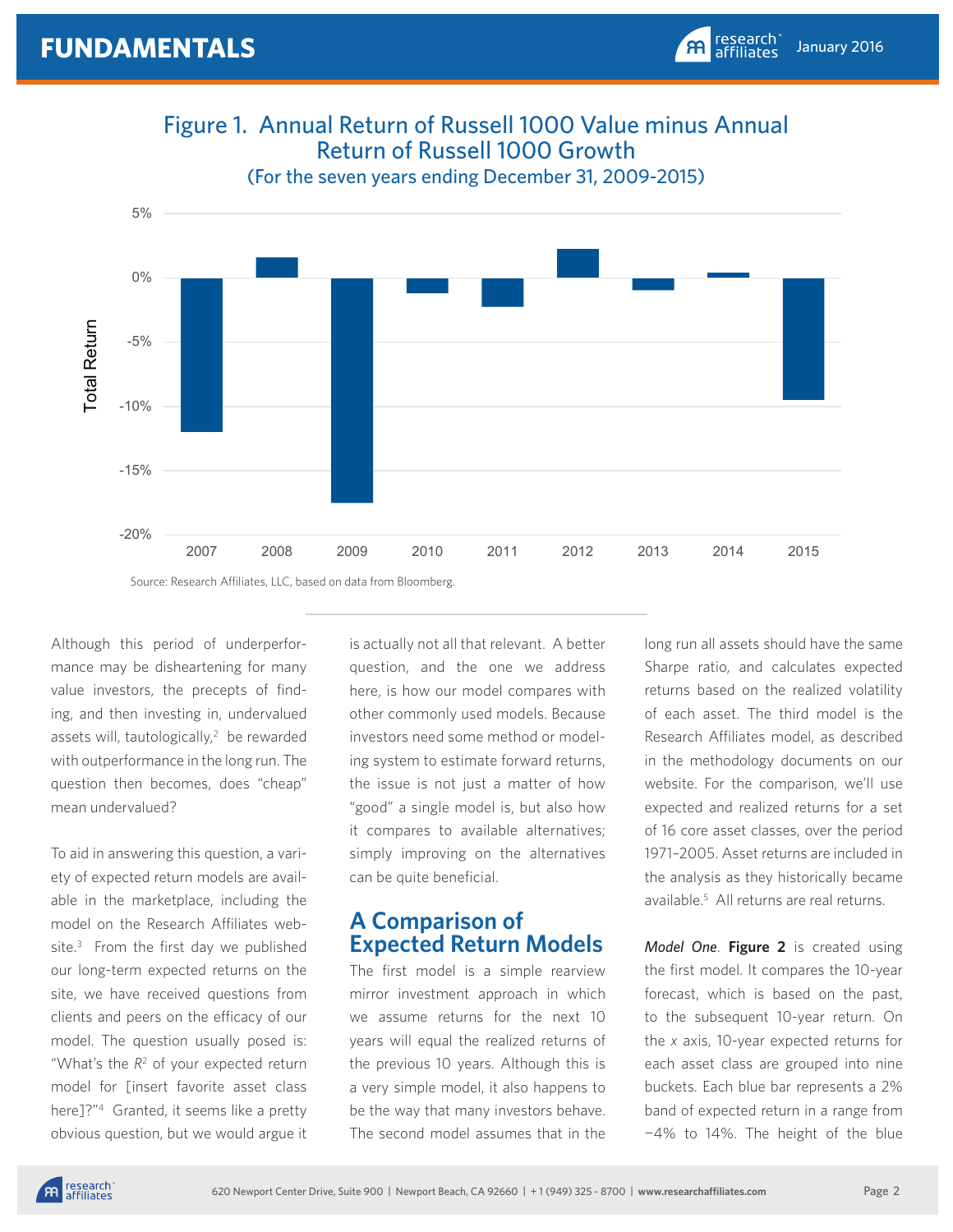Figure 2. Actual 10-Year Return of Core Assets versus Forecast Based on Historical Returns, 1971–20056



Source: Research Affiliates, LLC, based on data from Robert Shiller and Bloomberg.

bars represents the median subsequent 10-year annualized return for the assets in that bucket. The 10-year realized return is calculated using rolling 10-year periods, month by month, starting in 1971. The orange diamonds and gray dots represent the best and worst subsequent returns, respectively, for each bucket.

The first model clearly underestimates the returns of assets that have performed poorly in the past, and overestimates the returns of assets that have recently performed well. For example, the actual median return for assets with a forecasted return between −2% and 0% was an amazing 11.6% a year! This pattern of bad forecasting is consistent across the range of forecasted returns.

Although common sense argues that past is not prologue, using past returns to set future return expectations is the norm for many practitioners who attempt to "fix" the problem by using a very long time span. But let's consider the half-century stock market return at the end of 1999 that was north of 13%, or 9.2% net of inflation. Many investors *did*  expect future returns of this magnitude to continue! But because 4.1% of that outsized return was a direct consequence of the dividend yield tumbling from 8% to 1.2%, the real return for stocks was a much more modest 5.1%.

*Model Two*. **Figure 3** shows the results of the second model, which assumes a constant Sharpe ratio for all assets. In this case, we assume a Sharpe ratio equal

 *A model's value is in the collection of forecasts it encompasses.* **" "**

to 0.3. This model performs better than the historical returns model. The median realized return grows as the expected return grows, however, the long-term forecasted returns are constrained on both the upper and lower ends of the forecast range (i.e., no forecasted returns less than 0% nor greater than 12% are generated). Negative returns in this model are impossible to get without a very negative real risk-free rate, and by definition, large expected returns are not possible without very high volatility.

January 2016

research<br>affiliates

 $\mathbf{A}$ 

*Model Three*. Let us now turn to the Research Affiliates model. **Figure 4** shows our 10-year forecasted returns<sup>7</sup> for the 16 core asset classes compared to their actual subsequent 10-year returns. The trend of rising expectations and rising subsequent returns is what we should expect from a model, although it's not perfect.

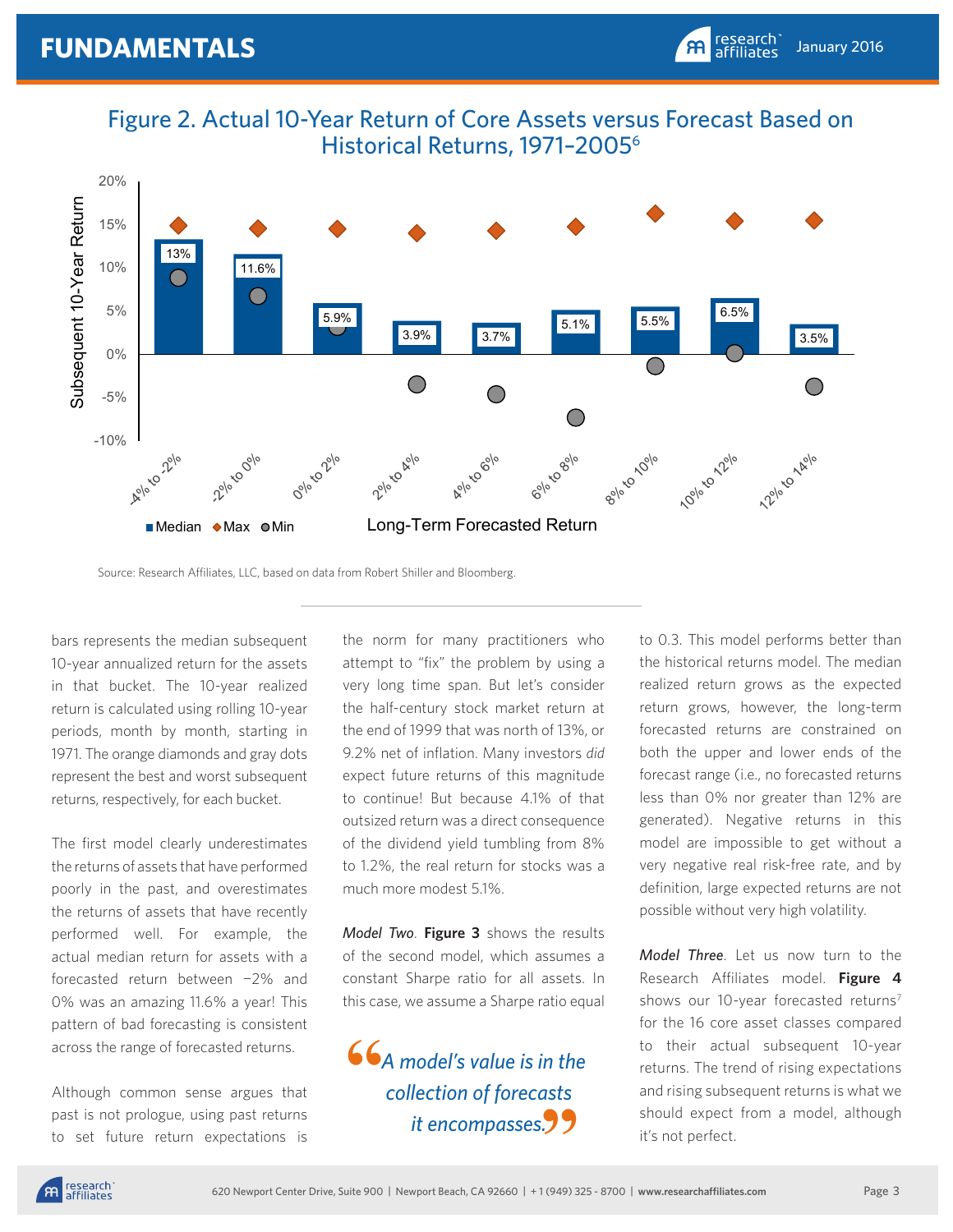Figure 3. Actual 10-Year Return of Core Assets versus Forecast Based on a Constant Sharpe Ratio, 1971–2005



Source: Research Affiliates, LLC, based on data from Robert Shiller and Bloomberg.

### Figure 4. Actual 10-Year Return of Core Assets versus Forecast Using the Research Affiliates Model, 1971–2005



Source: Research Affiliates, LLC, based on data from Robert Shiller and Bloomberg.

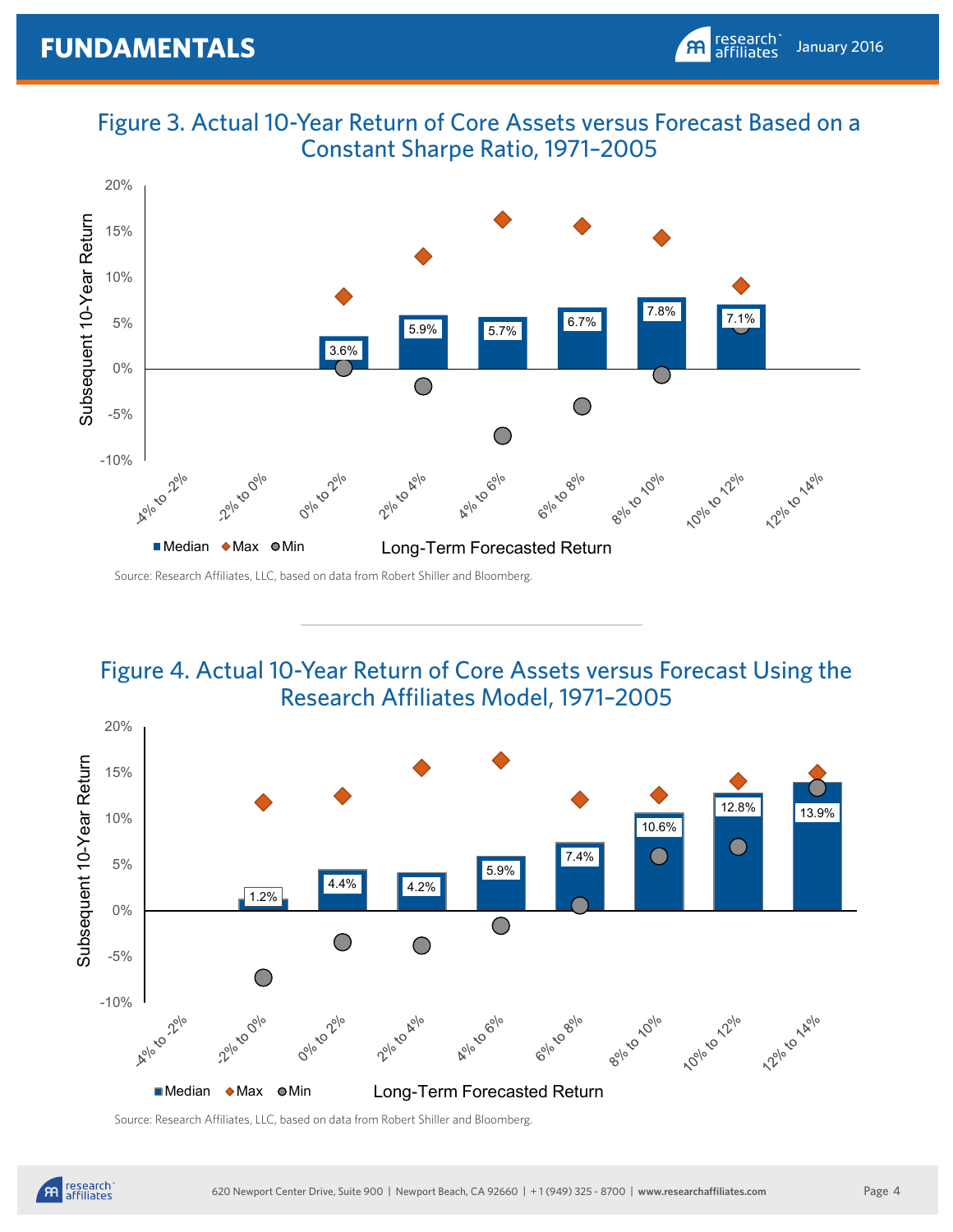As Figure 4 shows, when our return expectations have been less than 2%, realized returns have often been higher than expected. Although we were apparently overly bearish, our return forecasts were well within the bounds of best and worst realized returns. It is also worth mentioning that market valuation levels have been generally rising, and yields falling, since 1971, so it is possible that our forecasts were correct, net of the (very long) secular trend in valuation levels.

For forecasted returns higher than 2%, the median return for each bucket is in line with expectations, with the gap between the minimum and maximum returns becoming smaller as the expected return gets larger.

It's important to recognize our expected returns are based on yield, a contrarian signal which echoes our investment belief that the largest and most persistent active investment opportunity is long-horizon mean reversion. Investing using a yield-based signal does not come without its challenges. One big challenge is that a yield signal is a valuation signal that does not come with a timing signal. Because the yield is signaling an asset is attractive today does not mean it will not continue to get more attractive. If the asset's price falls further, increasing the long-term return outlook, unrealized losses in the portfolio can be uncomfortable. This discomfort is not due to dollars actually lost, but by the sickening feeling that accompanies downside volatility. As American investor and writer Howard Marks has said, "The possibility of permanent loss is the risk I worry about." We agree. Volatility should not be confused with risk. The permanent loss of capital, $8$  which happens when investors succumb to fearful thoughts and thus sell at inopportune times, is the investor's true risk.

#### **Putting It All Together**

The primary purpose of an expected return model is to classify what we know about assets in an economically intuitive framework *for the purpose of building portfolios*. Or said a different way, a model's value is in the collection of forecasts it encompasses—that is, the system itself—and not in the individual forecasts.

**Figure 5** shows the results of an equally weighted portfolio using our forecasts. In this case the median realized returns line up very well with expectations, and the dispersion is smaller than that observed in Figure 4 for the individual asset classes.



Source: Research Affiliates, LLC.

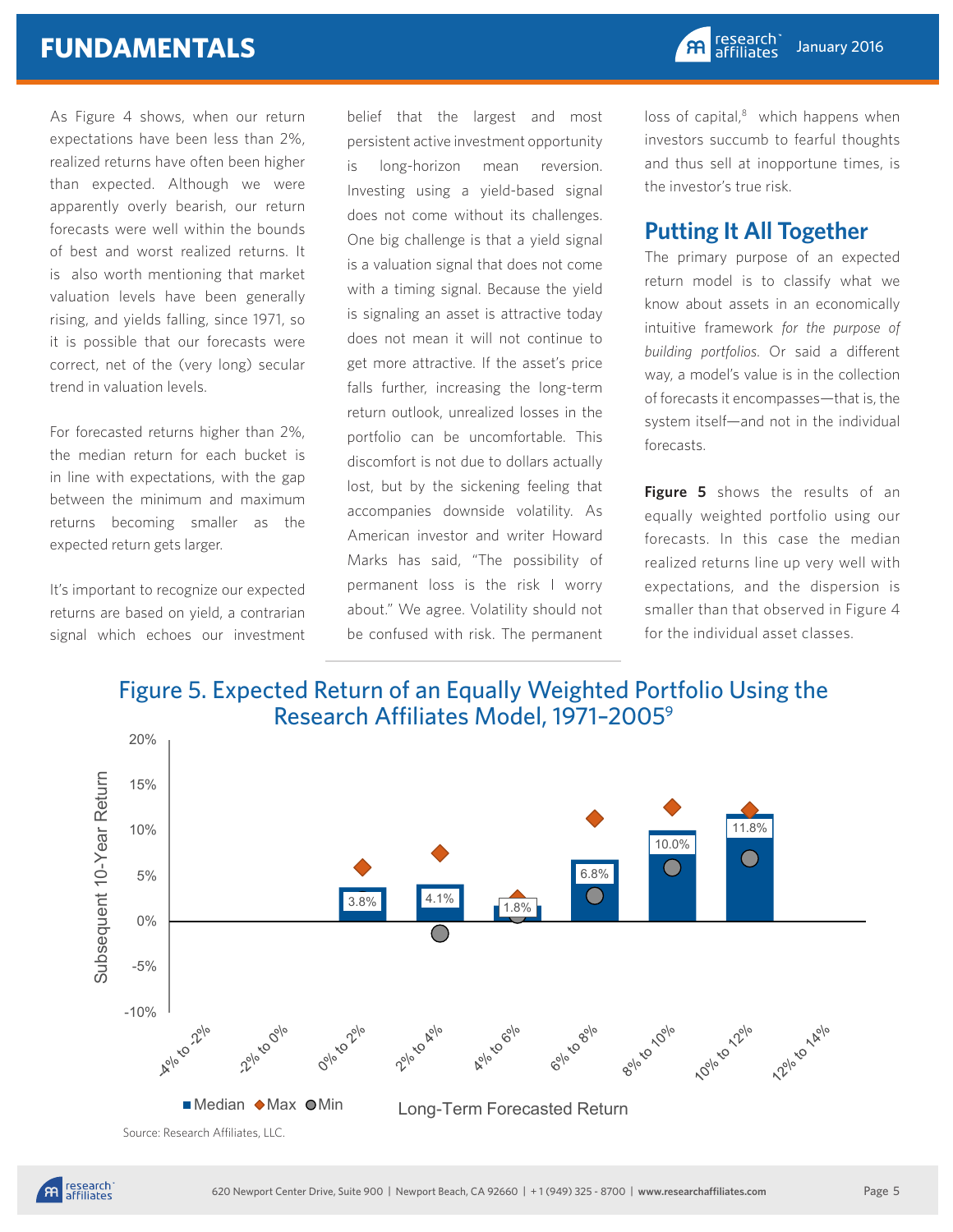Are our expectations perfect? Absolutely not! Is our methodology a crystal ball for the future? No way! Can there be a ton of variability in our forecast returns versus realized returns? Most certainly, yes! But instead of lamenting these uncertainties, we believe there is value in measuring them.

For a visual representation, **Figure 6**  shows our expected return for the commodities asset class along with the variability (unexpected return) around the expectation. This variability could be due to changes in the shape of future term structures that differ from the past; faster or slower reversion of spot prices to expected means; or a plethora of other unknown idiosyncratic criteria.

We believe that including a measure of uncertainty in the portfolio creation process results in more robust portfolios. The details of the simulation

#### *Uncovering value does not require a complex model.* **""**

techniques to include uncertainty are beyond the scope of this article; however, the *Risk & Portfolio Methodology* document<sup>10</sup> on our website describes an approach to constructing portfolios that incorporates the variability around each return expectation.

#### **A Simple Forecasting System Can Win the Round**

Jason Zweig noted in his commentary to *The Intelligent Investor* that "as [Ben] Graham liked to say, in the short run the market is a voting machine, but in the long run it is a weighing machine."<sup>11</sup> We concur. We are not interested in

attempting to navigate short-term price fluctuations and the random chaos that causes them. We seek instead to discern an asset's currently unacknowledged investment heft and the likelihood that the market will recognize this value over the subsequent decade. We are longterm investors.

Asset classes with higher long-term expected returns are generally unloved and overlooked for quite some time before their fortunes reverse. Uncovering value does not require a complex model. We find that a simple, straightforward returns-modeling system for constructing multi-asset portfolios works quite well. We have chosen to stay in the ring for the long term, holding today's undervalued and unloved asset classes, confident in the compelling opportunities signaled by the simple and straightforward metric of yield.



#### Figure 6. Expected Return and Unexpected Return Variability of Commodities

Source: Research Affiliates, LLC.